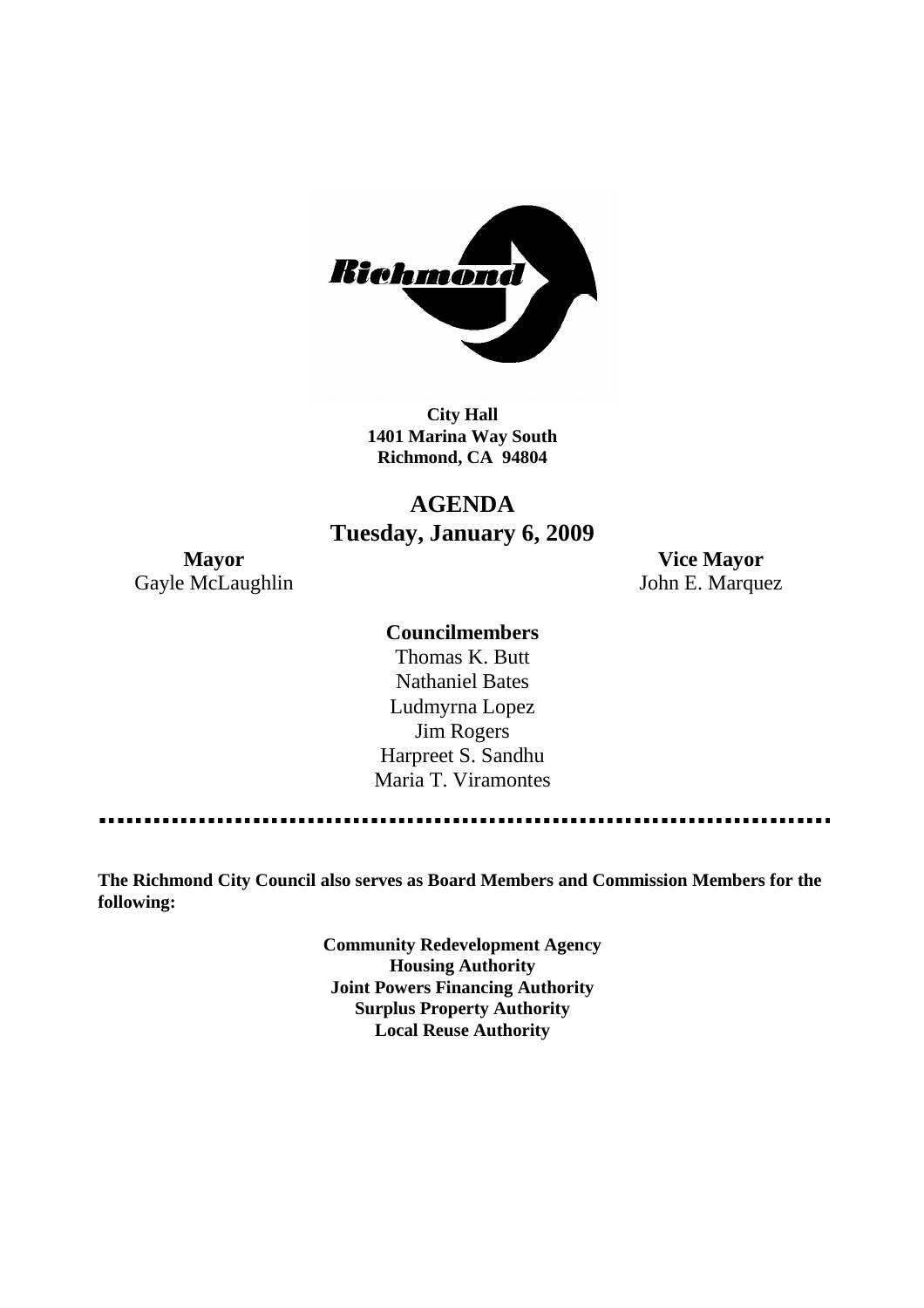# **MEETING PROCEDURES**

The City of Richmond encourages community participation at its City Council meetings and has established procedures that are intended to accommodate public input in a timely and time-sensitive way. As a courtesy to all members of the public who wish to participate in City Council meetings, please observe the following procedures:

**PUBLIC COMMENT ON AGENDA ITEMS:** Anyone who desires to address the City Council on items appearing on the agenda must complete and file a pink speaker's card with the City Clerk **prior** to the City Council's consideration of the item. Once the City Clerk has announced the item and discussion has commenced, no person shall be permitted to speak on the item other than those persons who have submitted their names to the City Clerk. Your name will be called when the item is announced for discussion. **Each speaker will be allowed TWO (2) MINUTES to address the City Council on NON-PUBLIC HEARING items listed on the agenda.**

**OPEN FORUM FOR PUBLIC COMMENT:** Individuals who would like to address the City Council on matters not listed on the agenda or on **Presentations, Proclamations and Commendations, Report from the City Attorney, or Reports of Officers** may do so under Open Forum. All speakers must complete and file a pink speaker's card with the City Clerk **prior** to the commencement of Open Forum. **The amount of time allotted to individual speakers shall be determined based on the number of persons requesting to speak during this item. The time allocation for each speaker will be as follows: 15 or fewer speakers, a maximum of 2 minutes; 16 to 24 speakers, a maximum of 1 and one-half minutes; and 25 or more speakers, a maximum of 1 minute.**

### **SPEAKERS ARE REQUESTED TO OCCUPY THE RESERVED SEATS IN THE FRONT ROW BEHIND THE SPEAKER'S PODIUM AS THEIR NAME IS ANNOUNCED BY THE CITY CLERK.**

**CONSENT CALENDAR:** Consent Calendar items are considered routine and will be enacted, approved or adopted by one motion unless a request for removal for discussion or explanation is received from the audience or the City Council. A member of the audience requesting to remove an item from the Consent Calendar must complete and file a speaker's card with the City Clerk **prior to the City Council's consideration of Item C, Agenda Review.** An item removed from the Consent Calendar may be placed anywhere on the agenda following the City Council's agenda review.

*The City Council's adopted Rules of Procedure recognize that debate on policy is healthy; debate on personalities is not. The Chairperson has the right and obligation to cut off discussion that is too personal, too loud, or too crude.*

**\*\*\*\*\*\*\*\*\*\*\*\*\*\*\*\*\*\*\*\*\*\*\*\*\*\*\*\*\*\*\*\*\*\*\*\*\*\*\*\*\*\*\*\*\*\*\*\*\*\*\*\*\*\*\*\*\*\***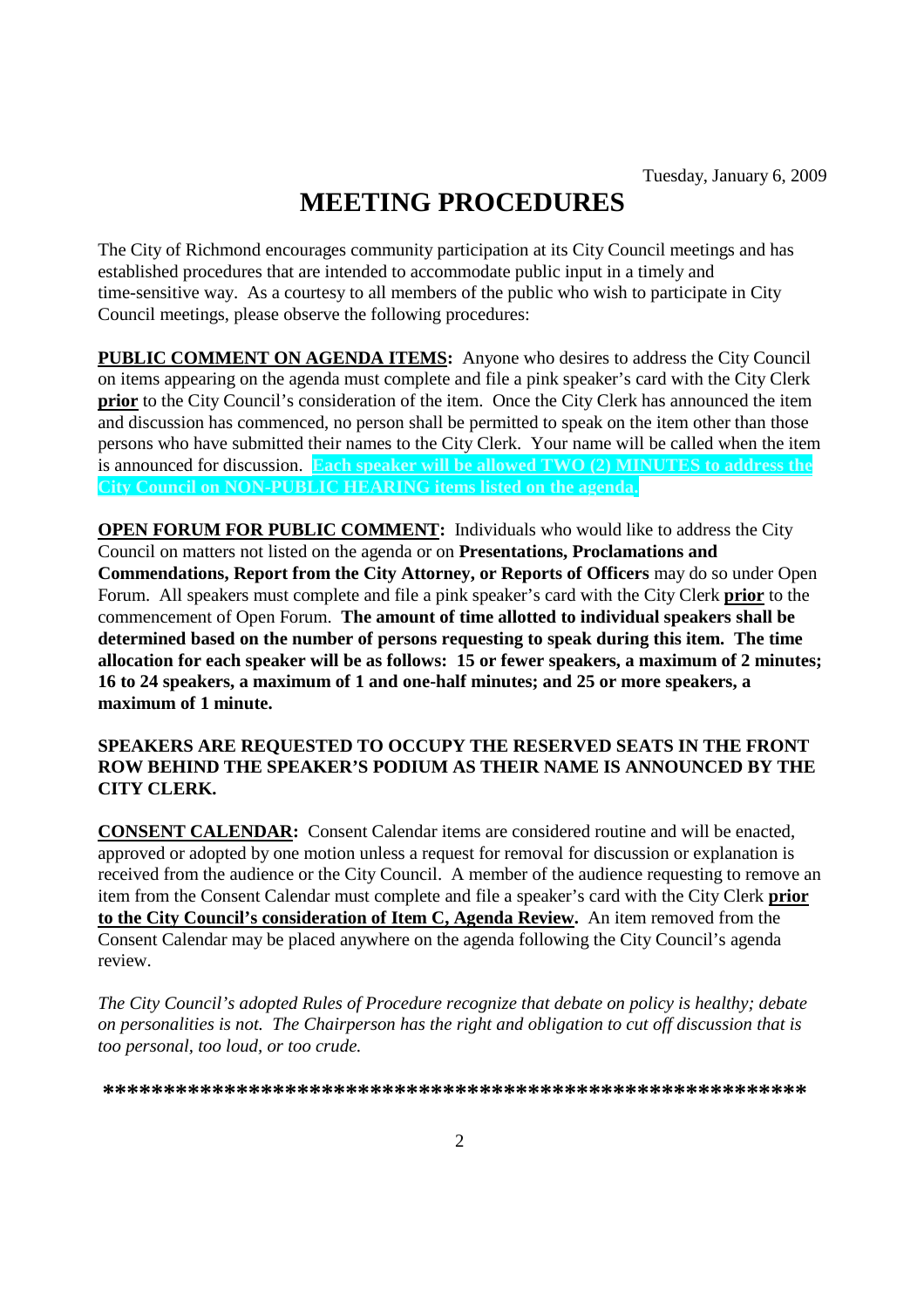# **EVENING OPEN SESSION**

5:00 p.m.

- **A. ROLL CALL**
- **B. PUBLIC COMMENT**
- **C. ADJOURN TO CLOSED SESSION**

# **CLOSED SESSION**

Shimada Room of City Hall

#### **A. CITY COUNCIL**

# **A-1.** CONFERENCE WITH LEGAL COUNSEL - EXISTING LITIGATION (Subdivision [a] of Government Code Section 54956.9):

Parchester Village vs. City of Richmond

Fred H. Arm vs. City of Richmond

Communities for a Better Environment vs. City of Richmond

**A-2.** PUBLIC EMPLOYEE PERFORMANCE EVALUATION (Government Code Section 54957.6):

> City Manager City Clerk

**\*\*\*\*\*\*\*\*\*\*\*\*\*\*\*\*\*\*\*\*\*\*\*\*\*\*\*\*\*\*\*\*\*\*\*\*\*\*\*\*\*\*\*\*\*\*\*\*\*\*\*\*\*\*\*\*\*\*\***

# **SPECIAL MEETING RICHMOND HOUSING AUTHORITY**

6:00 p.m.

### **A. PLEDGE TO THE FLAG**

**B. ROLL CALL**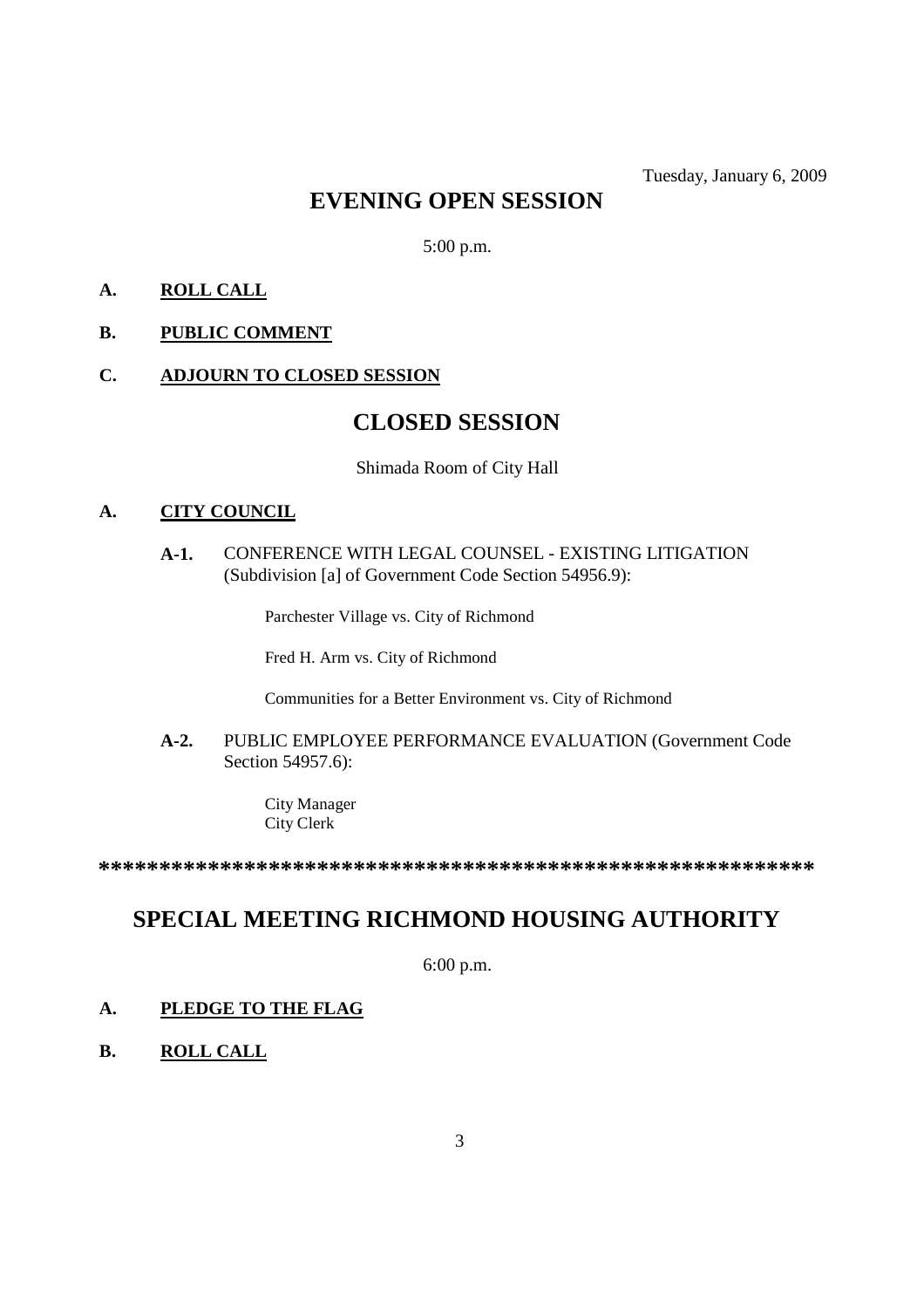Tuesday, January 6, 2009

# **C. STATEMENT OF CONFLICT OF INTEREST**

### **D. OPEN FORUM FOR PUBLIC COMMENT**

### **E. CONSENT CALENDAR**

**E-1.** ADOPT a resolution authorizing the Executive Director to execute a contract with Mason Security Services, Inc. to provide security services for the Nevin Plaza and Hacienda Public Housing Senior Developments, for a one-year term with three optional one-year extensions, at a cost of \$214,272 annually (a quorum was not present at the December 5, 2008 Finance Committee and no recommendation was made to the City Council) - Housing Authority (Tim Jones 621-1310).

# **F. ADJOURNMENT**

**\*\*\*\*\*\*\*\*\*\*\*\*\*\*\*\*\*\*\*\*\*\*\*\*\*\*\*\*\*\*\*\*\*\*\*\*\*\*\*\*\*\*\*\*\*\*\*\*\*\*\*\*\*\*\*\*\*\*\***

# **RICHMOND COMMUNITY REDEVELOPMENT AGENCY**

6:45 p.m.

- **A. ROLL CALL**
- **B. STATEMENT OF CONFLICT OF INTEREST**

# **C. OPEN FORUM FOR PUBLIC COMMENT**

- **D. CONSENT CALENDAR**
	- **D-1.** ADOPT a resolution approving a contract with Scientific Art Studio in an amount not to exceed \$58,565 with a term of January 1, 2009 through December 31, 2009 for the fabrication and installation of historical landmark structures and interpretive panels as part of the West Macdonald Avenue Street Improvement Project - Richmond Community Redevelopment Agency (Steve Duran/Alan Wolken 307-8140).
	- **D-2.** ADOPT a resolution authorizing the Executive Director to execute a month-tomonth lease in the form of a Valet Parking Agreement with Ford Point, LLC to allow valet parking services at the Agency's property located west of the Ford Assembly Building. - Richmond Community Redevelopment Agency (Steve Duran/Alan Wolken 307-8140).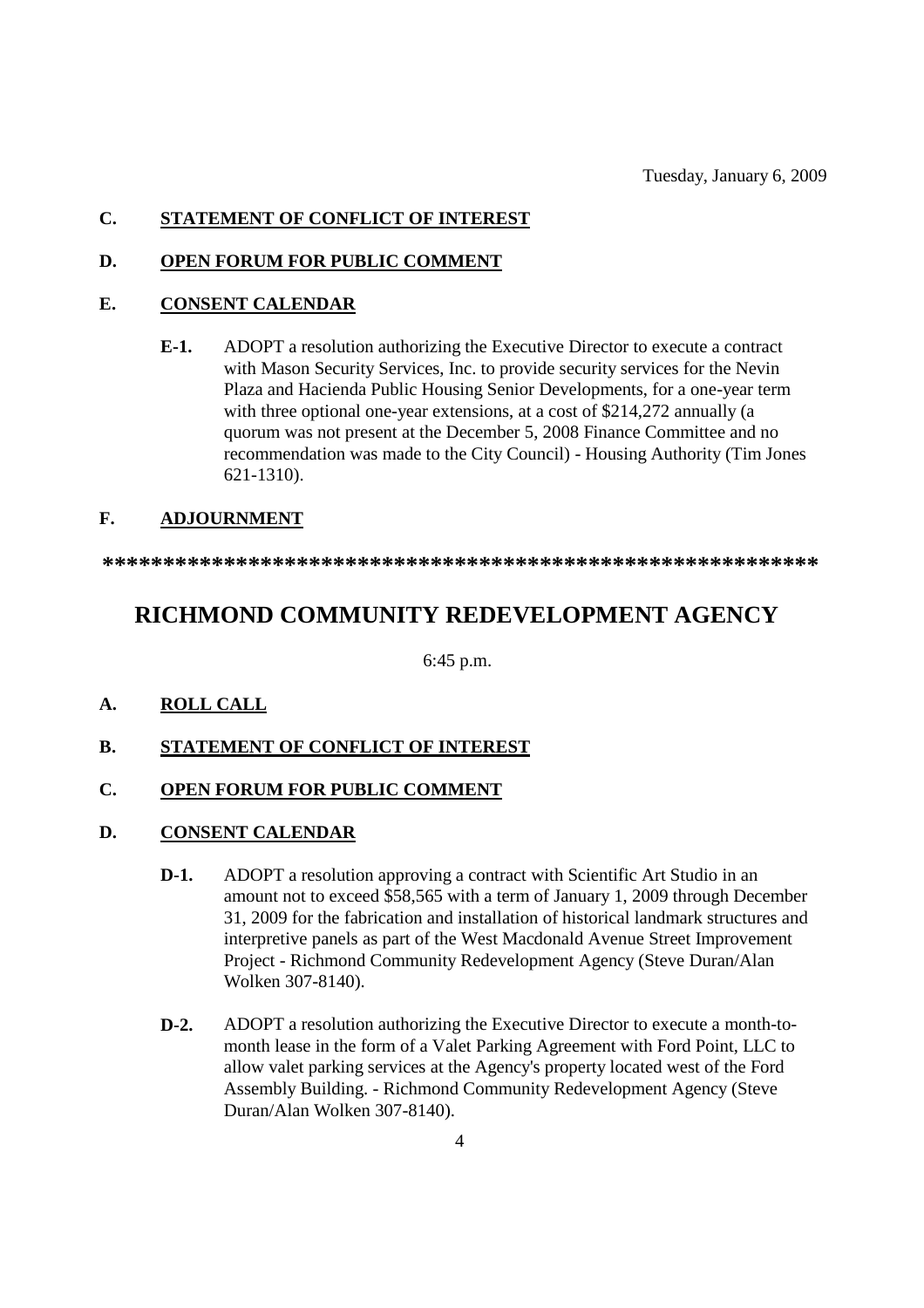- **D-3.** ADOPT a resolution approving a contract with Astro Construction in an amount not to exceed \$68,837 for the installation of San Francisco Bay Trail improvements including curb ramps, bike lanes and signage along Harbour Way South and Hall Avenue. The term of the contract is from execution to March 31, 2009 - Richmond Community Redevelopment Agency (Steve Duran/Alan Wolken 307-8140).
- **D-4.** ADOPT a resolution selecting RH Properties I, LLC ("RH Properties") as the Master Developer for the I-80 Shopping Center and authorizing the Executive Director to negotiate and execute an Exclusive Right to Negotiate Agreement (ERN) - Richmond Community Redevelopment Agency (Steve Duran/Alan Wolken 307-8140).
- **D-5.** APPROVE the minutes for the regular meeting held on December 16, 2008 City Clerk's Office (Diane Holmes 620-6513).

# **E. ADJOURNMENT**

**\*\*\*\*\*\*\*\*\*\*\*\*\*\*\*\*\*\*\*\*\*\*\*\*\*\*\*\*\*\*\*\*\*\*\*\*\*\*\*\*\*\*\*\*\*\*\*\*\*\*\*\*\*\*\*\*\*\***

# **CITY COUNCIL**

7:00 p.m.

- **A. ROLL CALL**
- **B. STATEMENT OF CONFLICT OF INTEREST**
- **C. AGENDA REVIEW**
- **D. PRESENTATIONS, PROCLAMATIONS, AND COMMENDATIONS**

## **E. REPORT FROM THE CITY ATTORNEY OF FINAL DECISIONS MADE AND NON-CONFIDENTIAL DISCUSSIONS HELD DURING CLOSED SESSION**

### **F. CONSENT CALENDAR**

**F-1.** APPROVE a contract with Fox Design Group in an amount not to exceed \$110,410 for professional engineering and design services for the directional signage in the Hilltop area (the Finance Committee meeting on December 19, 2008 was cancelled and no recommendation was made to the City Council) - Public Works (Yader Bermudez 231-3009).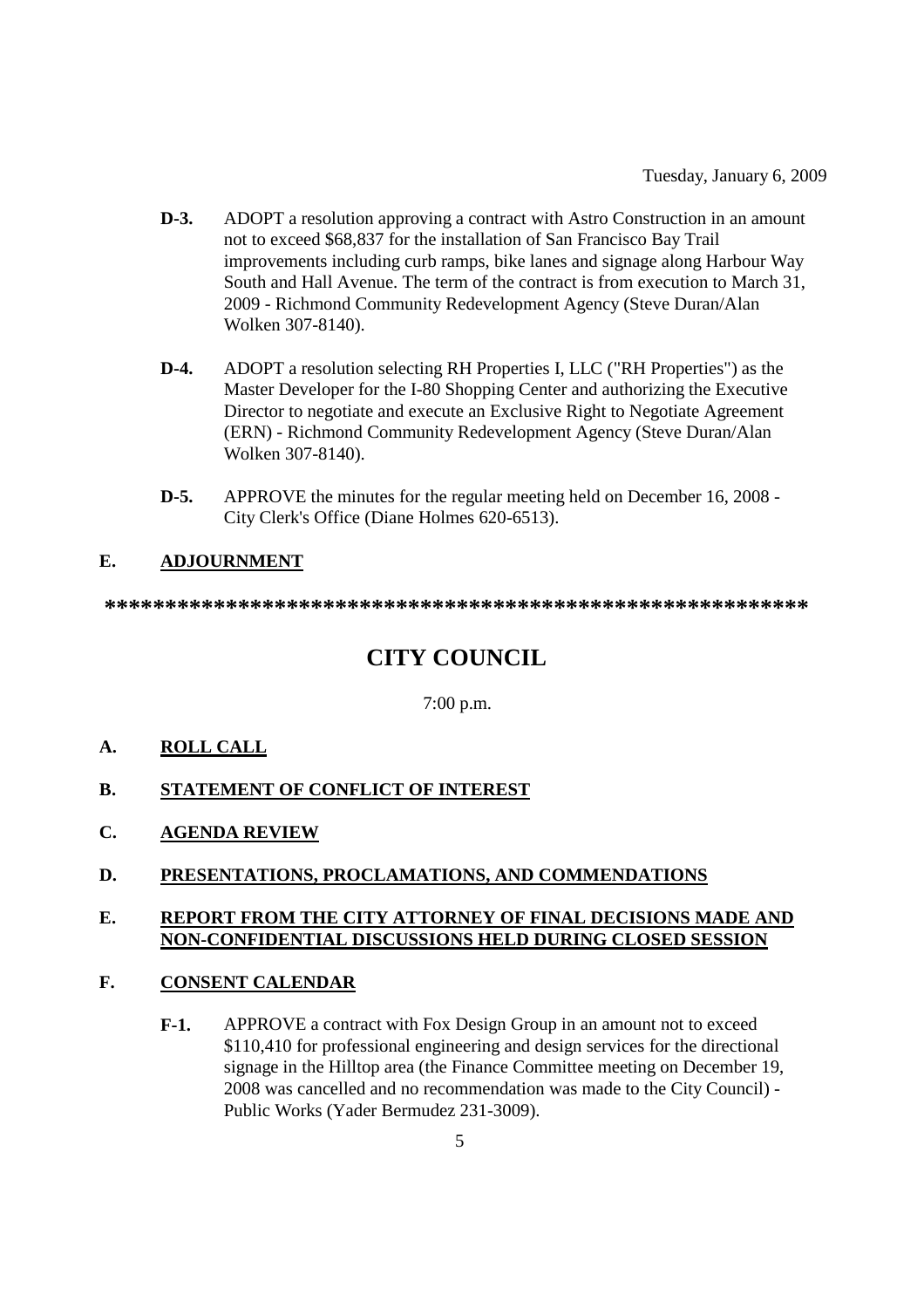- **F-2.** APPROVE a 24-month sole-source contract for \$185,284 with Mack 5 for preconstruction and construction management services for the renovation of 2705 Macdonald Avenue for occupancy by the Employment & Training Department. (the Finance Committee meeting on December 19, 2008 was cancelled and no recommendation was made to the City Council) - Redevelopment Agency/Employment & Training (Steve Duran/Sal Vaca 307-8140/307-8006).
- **F-3.** AUTHORIZE the City Attorney to select and retain one of the three firms identified as qualified for performing additional legal technical assistance in connection with Communities for a Better Environment vs. City of Richmond - Councilmembers Viramontes and Butt (620-6581).
- **F-4.** APPROVE the Industry Track Agreement (ITA) and Reimbursement Agreement (RA) with Burlington Northern Santa Fe Railway (BNSF) addressing rail service related issues supporting the Port/Honda Project, including maintenance and operation, asset ownership, insurance, and development budget, and obligating the City of Richmond to pay \$2,400,000 to BNSF for improvements at their main operating facility on Garrard Avenue - Port (Jim Matzorkis 215-4600).
- **F-5.** ADOPT a resolution authorizing the City Manager to execute a successor Memorandum of Understanding between the City and the Richmond Police Management Association in accordance with the terms of the Tentative Agreement reached between the parties' representatives - Human Resources (Leslie Knight 620-6600).
- **F-6.** APPROVE a one-year contract renewal, with two one-year options, with PlanetBids, Inc. to provide an on-line vendor registration/bids management system in an amount not to exceed \$24,400 per year - Finance Department (James Goins 620-6740).
- **F-7.** APPROVE a contract with the law firm of Briscoe Ivester & Bazel LLP in an amount not to exceed \$350,000 to defend the lawsuit filed by Fred H. Arm challenging the City's approval of the Honda Port of Entry project - City Attorney's Office (Randy Riddle 620-6509).
- **F-8.** APPROVE the following appointment: Richmond-Shimada Friendship Commission: Ernest Holland, Jr., term expires 1/6/2012 - Mayor McLaughlin (620-6503).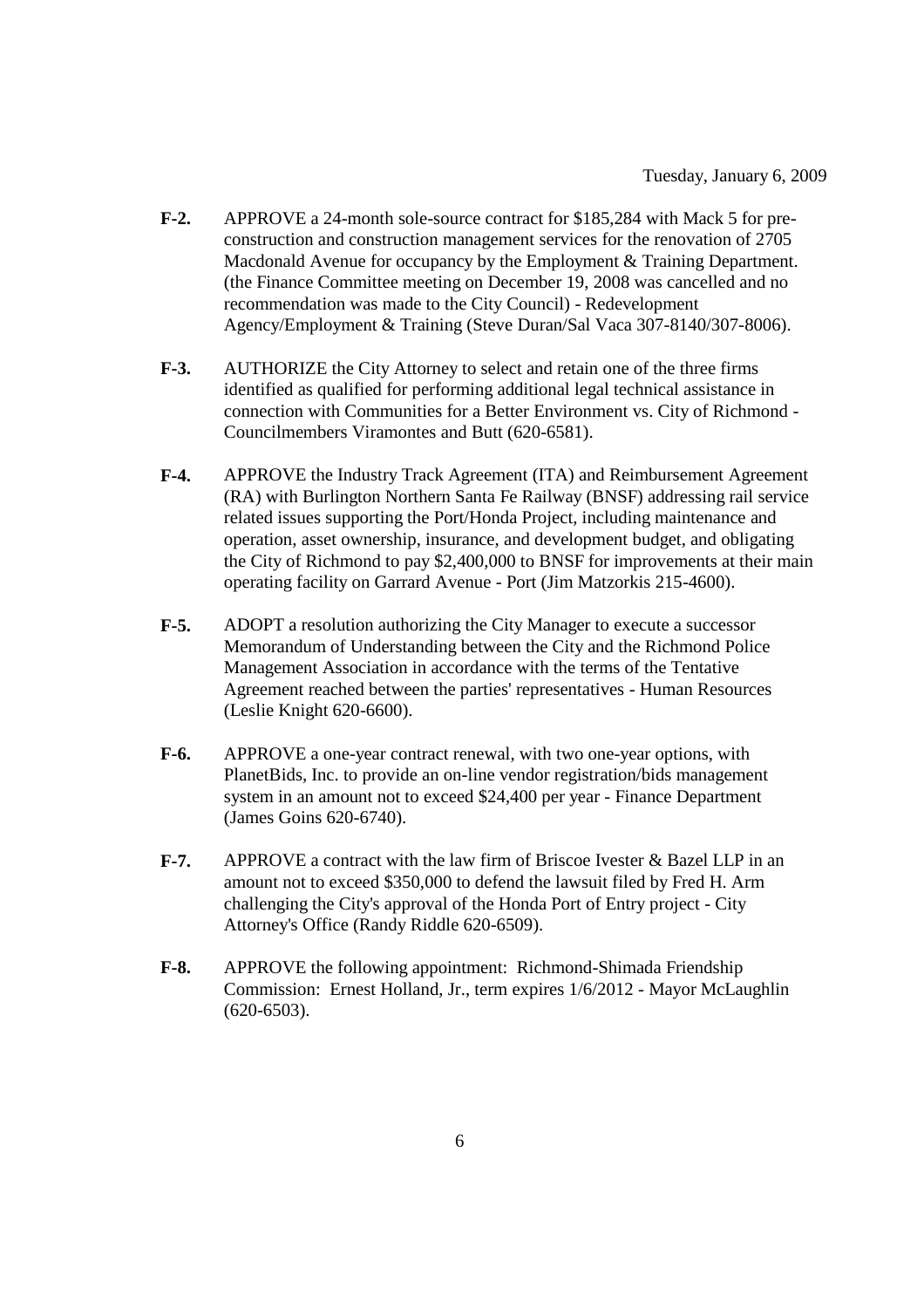- **F-9.** ADOPT a resolution to approve a consulting contract with Page & Turnbull, Inc. for the preparation of a mini-historic structures report/preservation plan for the Atchison Village Mutual Homes Corporation - Planning and Building Services Department (Richard Mitchell 620-6706).
- **F-10.** ADOPT an Ordinance (second reading) establishing the MFR-4 Very High Density Multifamily Residential Zoning District – Planning and Building Services Department (Richard Mitchell 620-6706).
- **F-11.** APPROVE the minutes for the regular meetings held on December 2 and 16, 2008 - City Clerk's Office (Diane Holmes 620-6513).

# **G. PUBLIC HEARINGS**

**G-1.** Public hearing on an appeal by Mary Selva, representing the Richmond Annex Neighborhood Council and Point Isabel Dog Owners, and determination whether to AFFIRM, MODIFY, or REVERSE the Planning Commission's decision to adopt the Mitigated Negative Declaration and approve the Design Review Permit for the Kohl's Department Store project; and in the event of approval or approval with modification of the decisions: (1) ADOPT a resolution approving the General Plan Amendment to change the land use designation for the project site from 920, Industrial/Office Flex to 930, Regional Commercial; (2) INTRODUCE an ordinance approving the Rezone to change the zoning classification for the project site from M-1, Industrial/Office Flex to C-3, Regional Commercial; and (3) INTRODUCE an ordinance to amend Section 15.04.850.020 of the Zoning Ordinance to reduce the City's parking stall length requirement from 18.5 to 18 feet - Planning and Building Services Department (Richard Mitchell 620-6706).

### **H. OPEN FORUM FOR PUBLIC COMMENT**

- **I. AGREEMENTS**
- **J. RESOLUTIONS**
- **K. ORDINANCES**